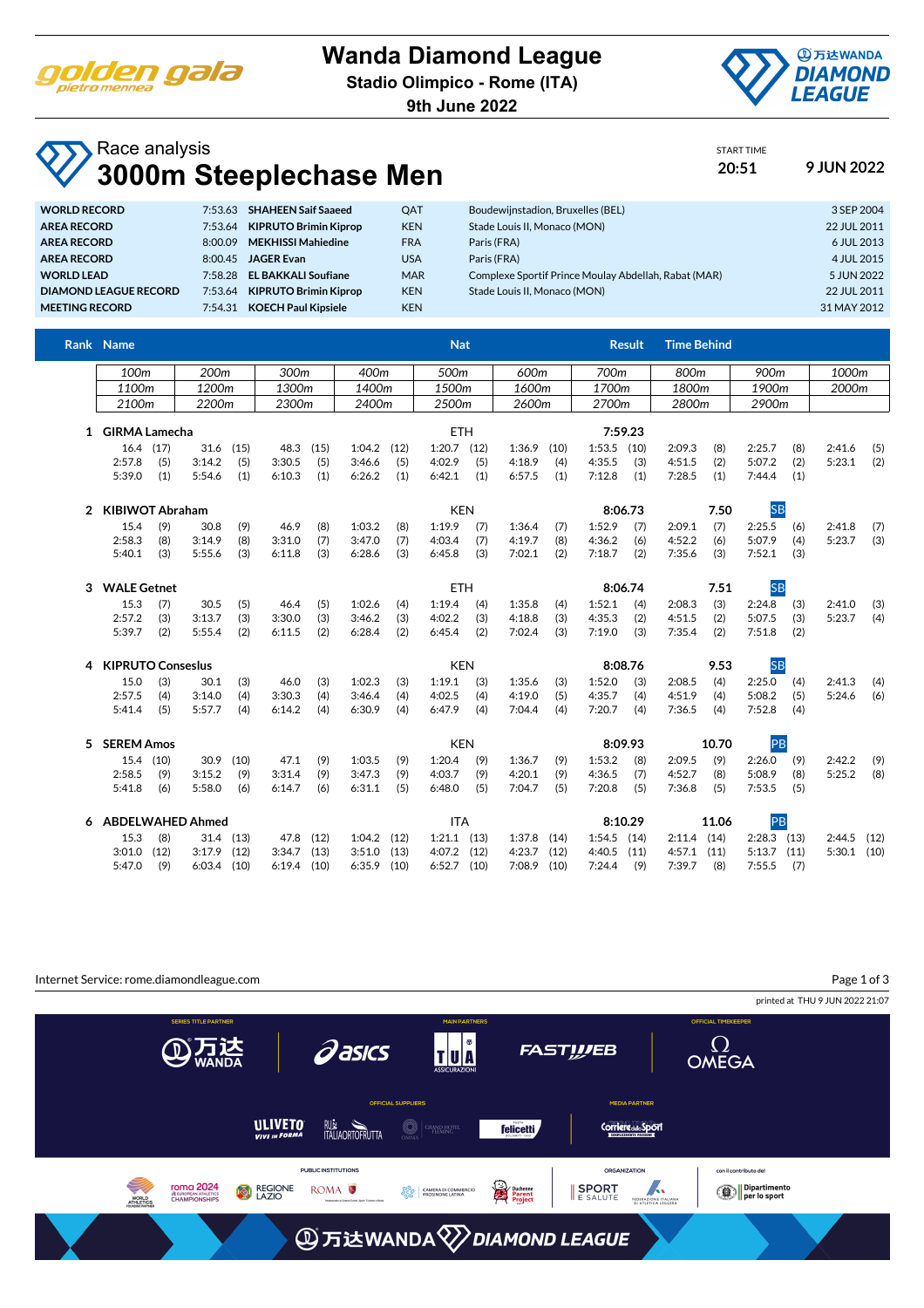

**Stadio Olimpico - Rome (ITA)**

**9th June 2022**



# Race analysis **3000m Steeplechase Men 20:51 9 JUN 2022**

START TIME

|   | Rank Name                        |                          |                 |                        | <b>Nat</b>      |                 | <b>Result</b>   | <b>Time Behind</b> |                 |                 |
|---|----------------------------------|--------------------------|-----------------|------------------------|-----------------|-----------------|-----------------|--------------------|-----------------|-----------------|
|   | 100 <sub>m</sub>                 | 200 <sub>m</sub><br>300m |                 | 400m                   | 500m            | 600m            | 700m            | 800m               | 900m            | 1000m           |
|   | 1100 <sub>m</sub>                | 1200m                    | 1300m           | 1400m                  | 1500m           | 1600m           | 1700m           | 1800m              | 1900m           | 2000m           |
|   | 2100m                            | 2200m                    | 2300m           | 2400m                  | 2500m           | 2600m           | 2700m           | 2800m              | 2900m           |                 |
|   | 7 ZOGHLAMI Osama                 |                          |                 |                        | ITA             |                 | 8:11.00         | 11.77              | PB              |                 |
|   | $16.0$ $(16)$                    | 31.8 (17)                | 48.7 (17)       | 1:05.0<br>(16)         | $1:21.8$ (16)   | $1:38.3$ $(16)$ | $1:54.8$ (15)   | $2:11.8$ (15)      | $2:28.7$ (15)   | $2:44.8$ (15)   |
|   | $3:01.7$ (15)                    | $3:18.5$ (15)            | 3:35.1          | (15)<br>3:51.6<br>(15) | $4:07.9$ $(15)$ | $4:24.1$ $(14)$ | $4:40.9$ $(13)$ | $4:57.3$ $(12)$    | $5:14.0$ $(12)$ | $5:30.3$ $(11)$ |
|   | 5:47.2 (10)                      | 6:03.2                   | (9)<br>6:19.2   | (9)<br>6:35.6<br>(9)   | 6:52.2<br>(8)   | 7:08.2<br>(8)   | (8)<br>7:24.1   | 7:40.1<br>(9)      | 7:56.0<br>(9)   |                 |
| 8 | <b>BOR Hillary</b><br><b>USA</b> |                          |                 |                        |                 |                 | 8:12.19         | 12.96              | <b>SB</b>       |                 |
|   | 15.2<br>(6)                      | 30.7                     | 46.5<br>(7)     | 1:03.0<br>(6)<br>(7)   | 1:19.5<br>(5)   | 1:36.1<br>(5)   | 1:52.4<br>(5)   | 2:08.6<br>(5)      | 2:25.2<br>(5)   | (5)<br>2:41.6   |
|   | 2:58.0<br>(6)                    | 3:14.4                   | 3:30.7<br>(6)   | (6)<br>3:46.9<br>(6)   | 4:03.1<br>(6)   | 4:19.3<br>(6)   | 4:35.9<br>(5)   | 4:52.1<br>(5)      | 5:08.3<br>(6)   | 5:24.5<br>(5)   |
|   | 5:41.1<br>(4)                    | 5:57.8                   | (5)<br>6:14.4   | (5)<br>6:31.2<br>(6)   | 6:48.2<br>(6)   | 7:04.8<br>(6)   | 7:21.3<br>(6)   | 7:37.9<br>(6)      | 7:54.9<br>(6)   |                 |
| 9 | <b>BETT Leonard Kipkemoi</b>     |                          |                 |                        | <b>KEN</b>      |                 | 8:12.34         | 13.11              | <b>SB</b>       |                 |
|   | 15.1<br>(5)                      | 30.6                     | 46.7<br>(6)     | (7)<br>1:02.8<br>(5)   | 1:19.7<br>(6)   | 1:36.3<br>(6)   | 1:52.7<br>(6)   | 2:08.9<br>(6)      | 2:25.5<br>(6)   | 2:41.9<br>(8)   |
|   | 2:58.2<br>(7)                    | 3:14.7                   | (7)<br>3:31.2   | (8)<br>3:47.3<br>(8)   | 4:03.5<br>(8)   | 4:19.6<br>(7)   | 4:36.6<br>(8)   | 4:52.6<br>(7)      | 5:08.6<br>(7)   | 5:25.0<br>(7)   |
|   | (7)<br>5:42.0                    | 5:58.2                   | (7)<br>6:14.7   | (7)<br>6:31.7<br>(7)   | 6:49.1<br>(7)   | 7:05.8<br>(7)   | 7:22.3<br>(7)   | (7)<br>7:39.0      | 7:55.8<br>(8)   |                 |
|   | 10 ARCE Daniel                   |                          |                 | ESP                    |                 | 8:14.31         | 15.08           | PB                 |                 |                 |
|   | 15.9 (14)                        | 31.7 (16)                | 48.3 (14)       | $1:04.9$ (15)          | $1:21.5$ $(15)$ | $1:38.1$ (15)   | $1:55.0$ $(16)$ | $2:12.1$ (16)      | $2:29.0$ $(16)$ | $2:44.8$ (14)   |
|   | $3:01.1$ (13)                    | $3:17.9$ (13)            | 3:34.3<br>(12)  | (11)<br>3:50.4         | 4:07.0 (11)     | (11)<br>4:23.3  | 4:40.0<br>(9)   | $4:56.6$ $(10)$    | $5:13.3$ $(10)$ | $5:29.7$ (9)    |
|   | 5:46.3<br>(8)                    | 6:02.6                   | 6:18.7<br>(8)   | (8)<br>6:35.4<br>(8)   | $6:52.5$ (9)    | 7:08.5<br>(9)   | $7:24.6$ (10)   | $7:41.3$ (10)      | $7:58.0$ (10)   |                 |
|   | 11 JHINAOUI Mohamed Amin         |                          |                 |                        | <b>TUN</b>      |                 | 8:16.38         | 17.15              | PB              |                 |
|   | 15.6 (12)                        | $31.2$ $(11)$            | 47.4 (11)       | $1:03.9$ $(11)$        | $1:20.4$ (10)   | $1:37.0$ $(11)$ | $1:53.6$ $(11)$ | $2:10.5$ (11)      | $2:27.1$ (10)   | $2:43.8$ (11)   |
|   | $3:00.4$ (11)                    | $3:17.1$ $(11)$          | $3:34.0$ $(11)$ | $3:50.7$ $(12)$        | $4:07.3$ $(13)$ | $4:23.8$ $(13)$ | $4:40.7$ (12)   | $4:57.5$ $(13)$    | $5:14.4$ (14)   | $5:31.1$ (13)   |
|   | 5:48.0 (12)                      | $6:04.9$ (12)            | $6:21.1$ $(12)$ | $6:37.8$ (12)          | $6:54.7$ $(11)$ | $7:11.2$ (11)   | $7:27.6$ (11)   | 7:44.3(11)         | $8:00.7$ (11)   |                 |
|   | <b>ITA</b><br>12 ZOGHLAMI Ala    |                          |                 |                        |                 | 8:24.04         | 24.81           | <b>SB</b>          |                 |                 |
|   | 15.7 (13)                        | $31.5$ (14)              | 48.0 (13)       | $1:04.5$ (14)          | $1:21.4$ $(14)$ | $1:37.8$ $(13)$ | $1:54.3$ $(13)$ | $2:11.1$ (13)      | $2:28.0$ (12)   | $2:44.6$ (13)   |
|   | $3:01.3$ (14)                    | $3:18.2$ (14)            | $3:34.9$ (14)   | $3:51.3$ (14)          | 4:07.7 (14)     | $4:24.2$ (15)   | $4:41.2$ (14)   | 4:57.5 (14)        | $5:14.2$ $(13)$ | $5:30.8$ (12)   |
|   | $5:47.7$ $(11)$                  | $6:04.0$ $(11)$          | $6:20.5$ $(11)$ | $6:37.6$ $(11)$        | $6:55.1$ (12)   | $7:11.6$ (12)   | $7:28.7$ (12)   | $7:46.7$ (12)      | $8:05.8$ (12)   |                 |
|   | 13 HAILESELASSIE Yemane          |                          |                 |                        | ERI             |                 | 8:26.17         | 26.94              | <b>SB</b>       |                 |
|   | $15.5$ $(11)$                    | 30.3                     | (4)<br>46.3     | (4)<br>1:02.9<br>(6)   | $1:20.2$ (8)    | 1:36.6<br>(8)   | 1:53.5<br>(9)   | $2:10.2$ (10)      | $2:27.4$ (11)   | $2:43.7$ (10)   |
|   | $2:59.8$ (10)                    | $3:16.6$ (10)            | 3:33.6          | $3:50.1$ (10)<br>(10)  | $4:06.7$ $(10)$ | 4:23.0<br>(10)  | $4:40.2$ (10)   | (9)<br>4:56.5      | 5:13.1<br>(9)   | 5:29.6<br>(8)   |
|   | $5:48.2$ (13)                    | $6:06.3$ (13)            | $6:24.1$ $(13)$ | $6:42.1$ $(13)$        | $7:00.4$ (13)   | $7:17.6$ (13)   | $7:34.3$ $(13)$ | $7:51.5$ (13)      | 8:09.6 (13)     |                 |
|   | 14 SIME Abrham                   |                          |                 |                        | <b>ETH</b>      |                 | 8:28.62         | 29.39              |                 |                 |
|   | $16.0$ (15)                      | 31.2 (12)                | 48.6 (16)       | $1:05.2$ (17)          | $1:23.0$ $(17)$ | $1:39.8$ (17)   | $1:57.0$ $(17)$ | $2:14.0$ (17)      | $2:31.7$ (17)   | $2:48.0$ (17)   |
|   | $3:04.7$ (17)                    | $3:21.2$ (17)            | 3:38.6<br>(17)  | 3:54.9<br>(17)         | $4:11.5$ $(17)$ | $4:28.6$ (16)   | 4:45.9 (16)     | $5:02.5$ (16)      | $5:19.4$ (16)   | $5:36.1$ (15)   |
|   | $5:53.7$ $(15)$                  | $6:10.4$ (15)            | $6:27.4$ $(14)$ | $6:44.8$ (14)          | $7:02.5$ (14)   | $7:19.3$ (14)   | $7:36.3$ (14)   | $7:54.0$ (14)      | $8:11.6$ (14)   |                 |

Page 2 of 3Internet Service: rome.diamondleague.com printed at THU 9 JUN 2022 21:07 TU<sup>N</sup>  $\Omega$ **④万达 Pasics FASTIVEB OMEGA MEDIA PARTNER ULIVETO RUM**<br>ITALIAORTOFRUTTA  $\bigcirc \mid$ grand hotel **felicetti** Corriere<sub>ddo</sub>Sport PUBLIC INSTITUTIONS ORGANIZATION con il contributo del **TOMA 2024**<br> **SEUROPEAN ATHLETICS**<br>
CHAMPIONSHIPS Duchenne<br>Parent<br>Project FEDERAZIONE ITALIANA Ş **I**Dipartimento ROMA<sup>O</sup> SPORT REGIONE **COLOR** CAMERA DI COMME WORLD<br>ATHLETICS **AD 万达WANDA 2 DIAMOND LEAGUE**